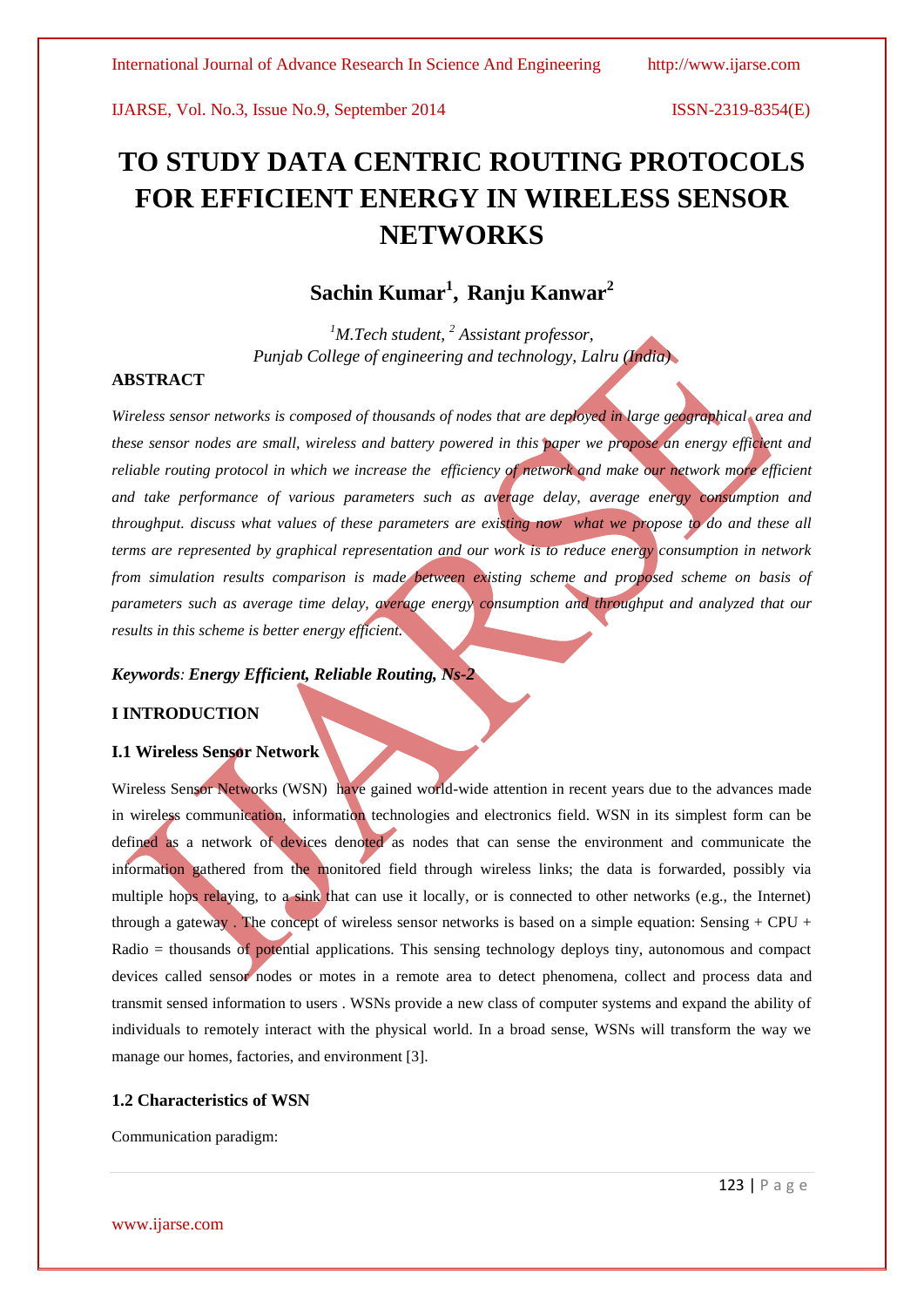Application specific: Dynamic nature: Scale and density Resource constraints Deployment

### **1.3 Requirements of WSN**

Fault tolerance Life-time Scalability Real-time Security Production cost

### **1.4 Architecture of Wireless Sensor Network**

A sensor network is composed of a large number of sensor nodes, which are densely deployed in a terrain under monitoring. These sensors have the ability to communicate either among each other or directly to an external base-station. A greater number of sensors allows for sensing over larger geographical regions with greater accuracy. Each sensor node comprises sensing, processing, transmission and power units.

Sensor nodes are usually scattered in a sensor field, which is an area where the sensor nodes are deployed. Sensor nodes coordinate among themselves to produce high-quality information about the physical environment which is shown in Figure 1.



Fig 1.1 Sensor Node Scattered in Sensor field

### **1.5 Data Centric routing protocol**

In many applications of sensor networks, it is not feasible to assign global identifiers to each node due to the sheer number of nodes deployed. Such lack of global identification along with random deployment of sensor nodes makes it hard to select a specific set of sensor nodes to be queried. Therefore, data is usually transmitted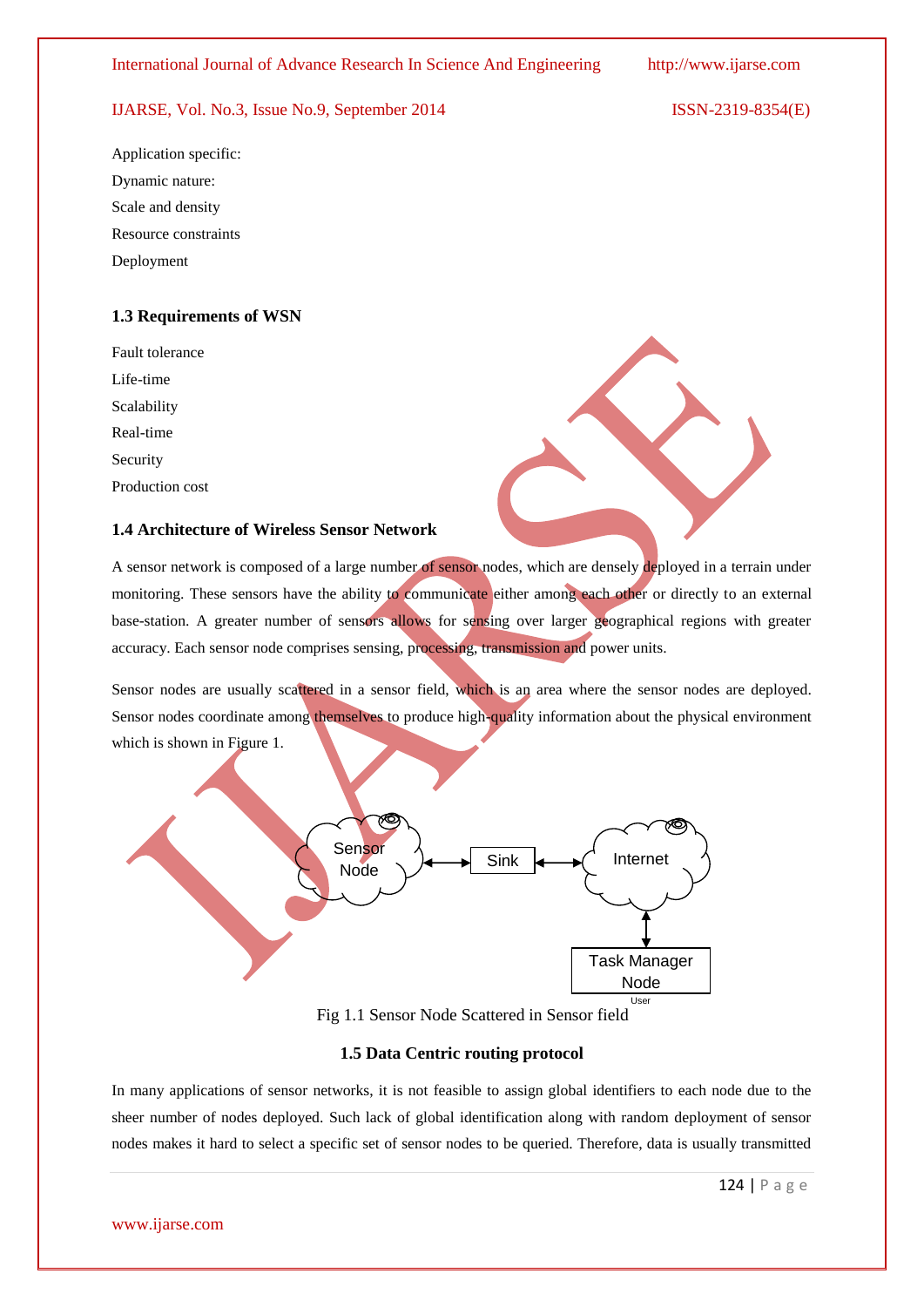from every sensor node within the deployment region with significant redundancy. Since this is very inefficient in terms of energy consumption, routing protocols that will be able to select a set of sensor nodes and utilize data aggregation during the relaying of data have been considered. This consideration has led to data-centric routing, which is different from traditional address-based routing where routes are created between addressable nodes managed in the network layer of the communication stack.

In data-centric routing, the sink sends queries to certain regions and waits for data from the sensors located in the selected regions. Since data is being requested through queries, attribute-based naming is necessary to specify the properties of data. SPIN is the first data-centric protocol, which considers data negotiation between nodes in order to eliminate redundant data and save energy. Later, Directed Diffusion has been developed and has become a breakthrough in data-centric routing. Then, many other protocols have been proposed either based on Directed Diffusion or following a similar concept. Here we will describe these protocols in details and highlight the key ideas. [17]

### **II PROPOSED WORK**

In the Existing work the comparison of ERRP,REEP and Direct diffusion has been done. It shows ERRP is a energy efficient data centric protocol. As the main concern to Wireless sensor network is energy efficiency and max throughput with increase transmission ration with in a large network. For achieving this goal we have to make some changes in existing algorithm i.e. I add a concept of Update Threshold energy which is updated after each Transmission to improve Life Time of the network with large no of nodes.

### **2.1 Modification in existing system**

If (Source node"s energy < Threshold Energy)

Send request for data transmission to alternate source node.

Else

}

i. Update Threshold.

ii. Forward the data through the reverse path followed by the request.

}

{

{

### **2.2 Calculation of Threshold**

- 1. Calculate the energy of each node say **E<sup>i</sup>**
- 2. For each node i
- 3. repeat
- 4. Sum=Sum + **E<sup>i</sup>**
- 5. end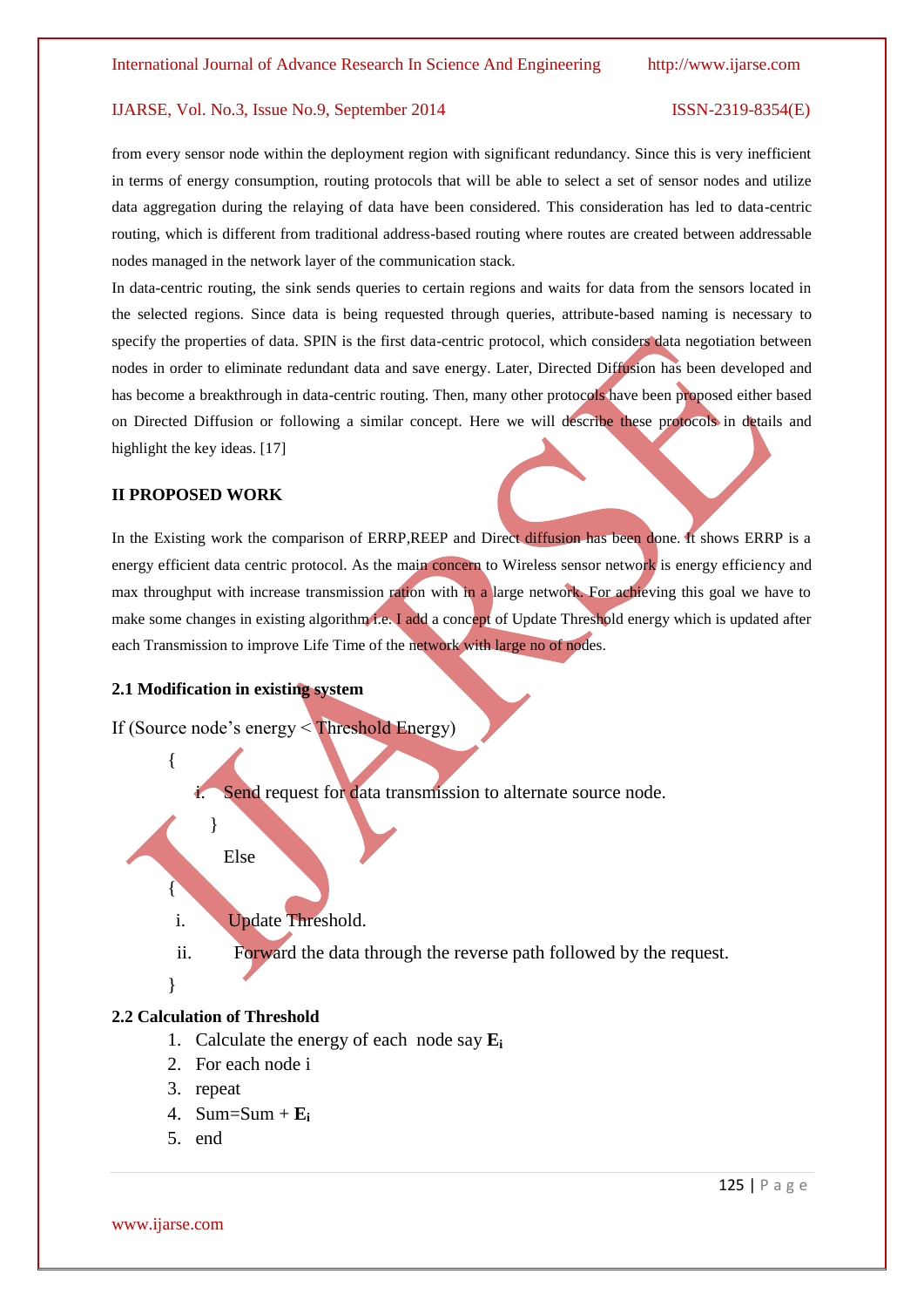IJARSE, Vol. No.3, Issue No.9, September 2014

$$
ISSN-2319-8354(E)
$$

- 6. average=Sum/no of nodes
- 7. Return average.

### **2.3 Parameters Used**

For the evaluating the performance we are using four parameters:-

- 1. Average Energy Consumption
- 2. Average Delay
- 3. Packet Transmission Ration
- 4. Throughput.

### **III RESULTS AND DISCUSSION**

The proposed technique is implemented in NS-2.35 Simulator in Linux environment. The hnd.tcl file is executed and it generates a .nam file which can be viewed in Network Animator tool of ns2 simulator.

Nam is a Tcl/TK based animation tool for viewing network simulation traces and real world packet traces. It supports topology layout, packet level animation, and various data inspection tools. Nam began at LBL. It has evolved substantially over the past few years. The nam development effort was an ongoing collaboration with the VINT project. Currently, it is being developed as an open source project hosted a[t Source forge.](http://http/sourceforge.net/projects/nsnam/)

### **Parameters Used**

**1. Average packet transmission:** It can be defined as average number of packet transmissions per node for a particular task. Average packet transmission  $P_{\alpha\nu\sigma}$  is calculated by using the equation below:



Where Prec i and Ptrans i are the number of packets received and transmitted by node i respectively. "n" is the number of nodes and T is number of task.

**2. Average Delay:** It can be defined as the time required for receiving the first data after the query generation at the sink node for a particular task. . Average delay  $T_{avg}$  is calculated by using the equation below:

$$
T_{avg} = \frac{\sum_{i=1}^{T} \left[t_D(i) - t_Q(i)\right]}{T}
$$

Where  $t_D(i)$  is the time of receiving first data packet for particular task i,  $t_O(i)$  is time of sending query by sink for particular task i and T is the total number of task.

**3. Average Energy Consumption:** It can be defined as the average amount of energy consumed by each node for a particular task. Average energy consumption  $E_{avg}$  is calculated by using the equation below: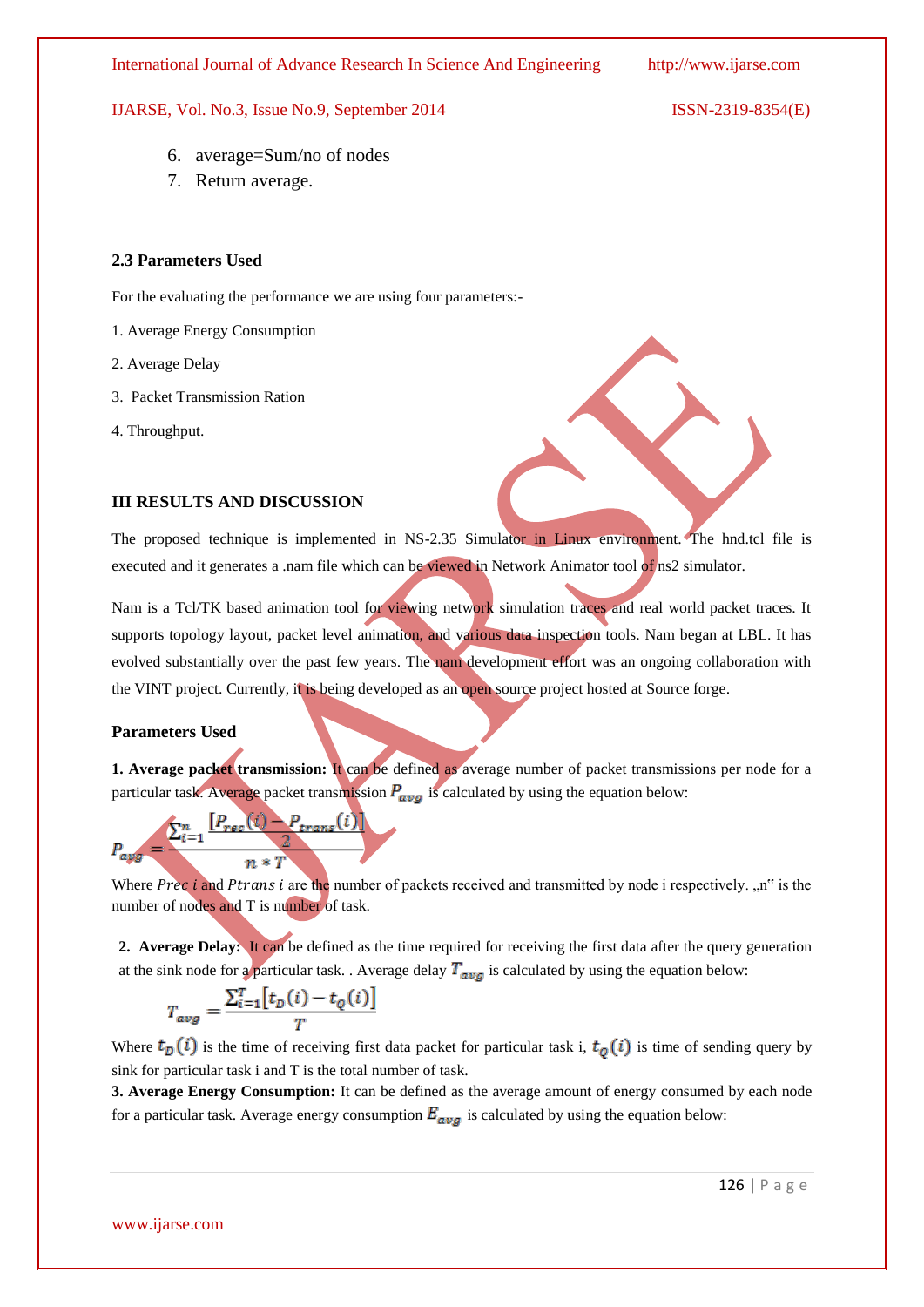$$
E_{avg} = \frac{\sum_{i=1}^{n} [E_{ini}(i) - E_{res}(i)]}{n * T}
$$

Where  $E_{ini}(i)$  and  $E_{res}(i)$  are initial energy and residual energy of node i respectively. 'n' is the number of nodes and T is number of task.

**4. Through put:** It can be defined as the ration of received packets to end to end delay (transmission delay from source node to sink node) and can be calculated as average throughput using equation given below:



 **Figure 1.3: Graph showing results for Average Time Delay**

www.ijarse.com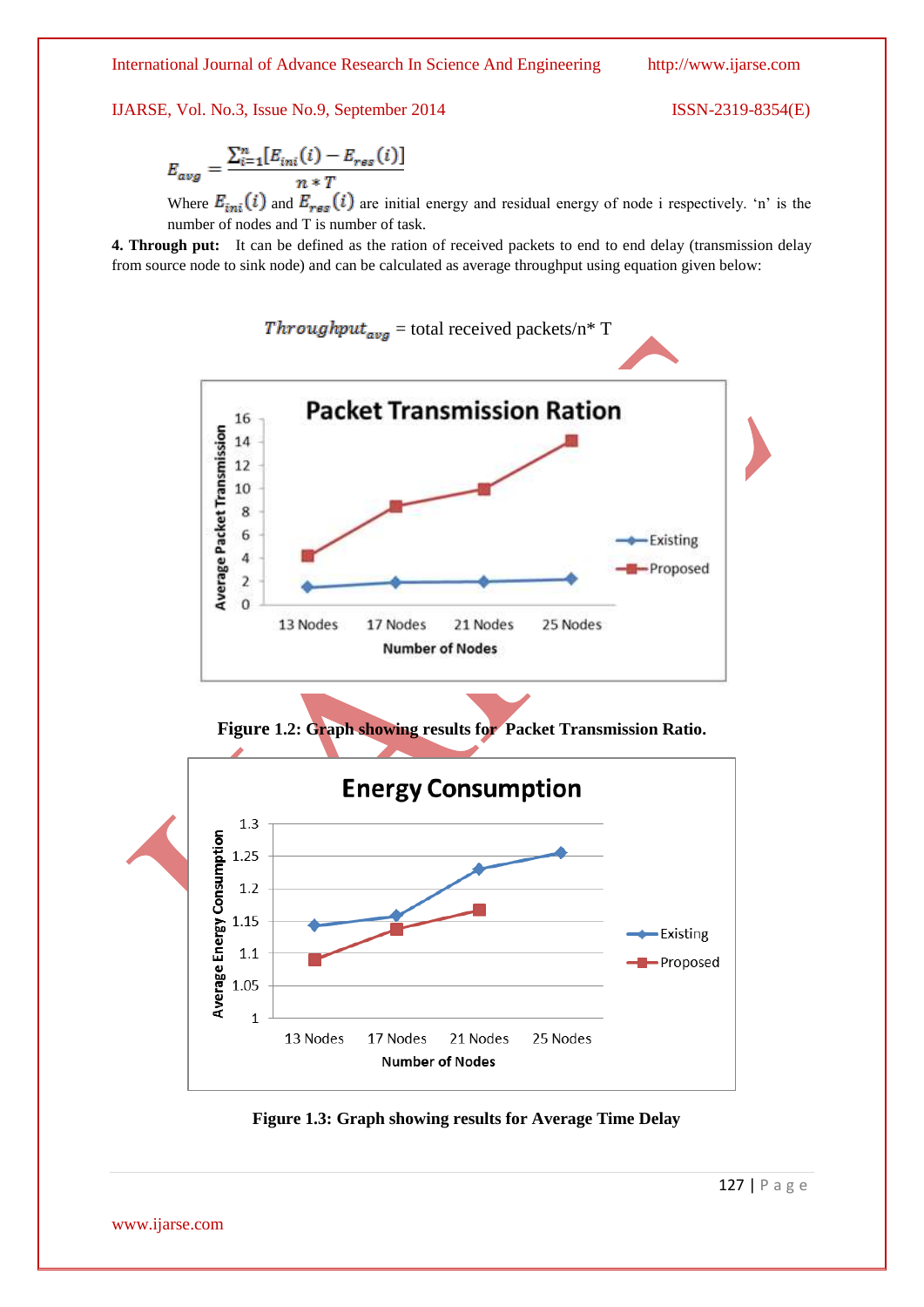

**Figure 1.5: Graph showing results for Throughput**

### **IV CONCLUSION AND FUTURE WORK**

In this thesis, our proposed protocol is used to reduce the energy consumption by using excessive flooding of packets in whole network. We have used three set of nodes i.e. 17, 34 and 41 numbers of nodes. From the simulation results comparison is made between the existing scheme and the proposed scheme on the basis of three parameters namely average packet transmission, average time delay, average energy consumption and